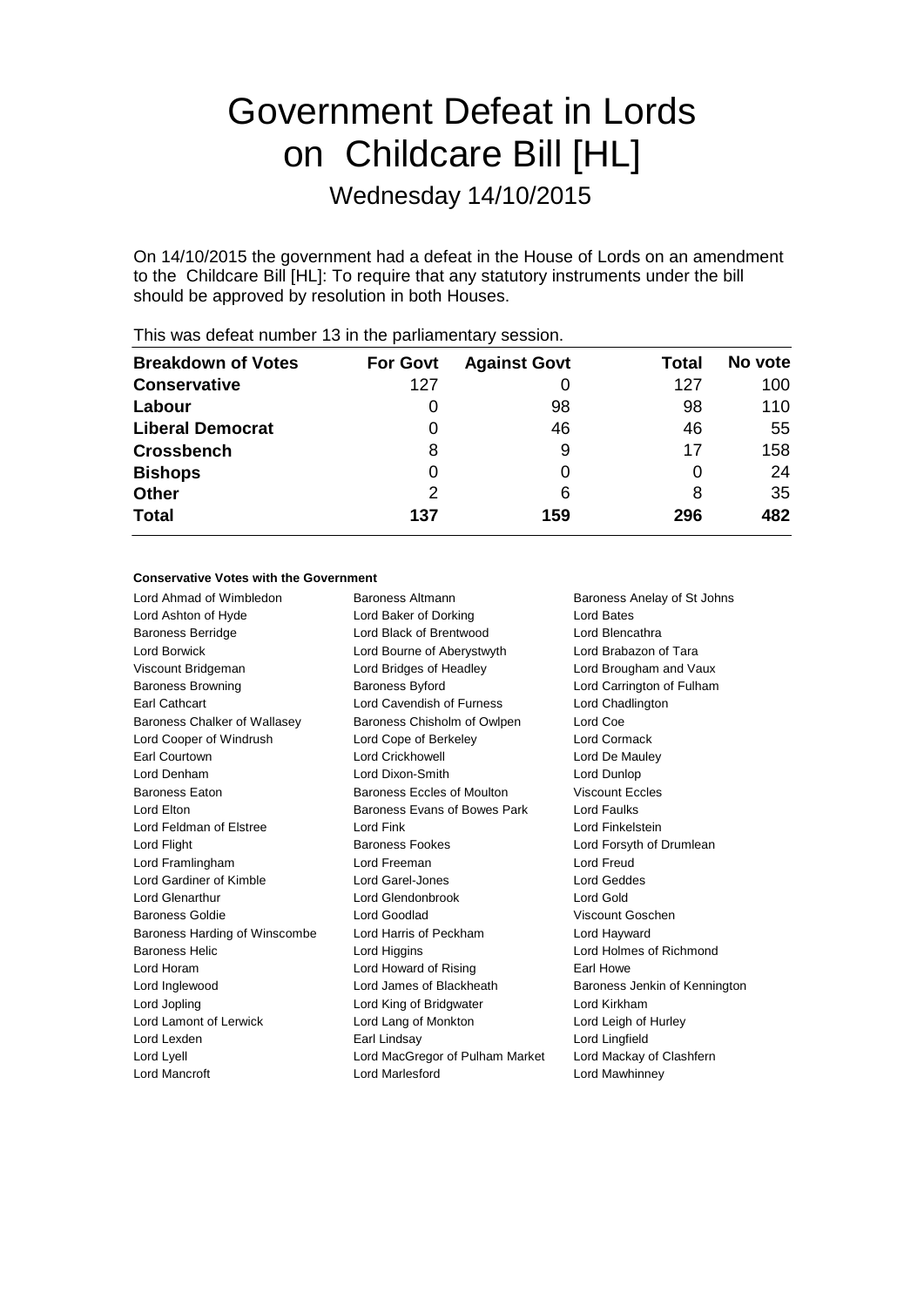Lord McColl of Dulwich Lord Moore of Lower Marsh Lord Moynihan Lord Nash Baroness Neville-Jones Baroness Neville-Rolfe Baroness Newlove Lord Norton of Louth Baroness O'Cathain Lord O'Neill of Gatley Baroness Perry of Southwark Lord Prior of Brampton Lord Ribeiro Lord Ryder of Wensum Baroness Seccombe Earl Selborne Lord Selkirk of Douglas Lord Selsdon Baroness Sharples Baroness Shephard of Northwold Lord Sherbourne of Didsbury Baroness Shields **Earl Shrewsbury** Earl Shrewsbury **Lord Smith of Hindhead** Lord Spicer **Baroness Stedman-Scott** Baroness Stowell of Beeston Lord Strathclyde Lord Suri Lord Taylor of Holbeach Lord Tebbit Lord Trimble Lord True Viscount Ullswater Baroness Verma Lord Wakeham Lord Wasserman Baroness Wheatcroft Lord Whitby Baroness Williams of Trafford Lord Wolfson of Aspley Guise Lord Young of Cookham Viscount Younger of Leckie

#### **Conservative Votes against the Government**

## **Labour Votes with the Government**

#### **Labour Votes against the Government**

Lord Bach Lord Bassam of Brighton Lord Berkeley Baroness Blackstone **Lord Blunkett** Lord Brooke of Alverthorpe Lord Brookman Lord Cashman Lord Clark of Windermere Baroness Crawley Lord Davies of Stamford Lord Davies of Oldham Baroness Donaghy **Lord Dubs** Lord Evans of Temple Guiting Baroness Farrington of Ribbleton Lord Foster of Bishop Auckland Lord Foulkes of Cumnock Baroness Gale **Communist Communist Communist Communist Communist Communist Communist Communist Communist Communist Communist Communist Communist Communist Communist Communist Communist Communist Communist Communist Communi** Baroness Gould of Potternewton Lord Grantchester Lord Grocott Viscount Hanworth Lord Harris of Haringey Lord Harrison Lord Hart of Chilton **Baroness Healy of Primrose Hill** Baroness Henig Baroness Hollis of Heigham Lord Howarth of Newport Baroness Howells of St Davids Lord Hoyle **Lord Irvine of Lairg** Baroness Jay of Paddington Baroness Jones of Whitchurch Lord Jones Lord Jordan Lord Judd **Lord Kennedy of Southwark** Baroness Kennedy of Cradley Lord Kestenbaum Baroness Kinnock of Holyhead Lord Kinnock Lord Kirkhill Baroness Lawrence of Clarendon Lord Lea of Crondall Lord Lipsey **Baroness Lister of Burtersett** Lord Lympne Lord MacKenzie of Culkein **Baroness Mallalieu** Baroness Massey of Darwen Lord Maxton **Lord McAvoy Baroness McDonagh** Lord McFall of Alcluith Baroness McIntosh of Hudnall Lord Mendelsohn Lord Monks **Lord Mongan** Baroness Nye Lord O'Neill of Clackmannan Lord Parekh Lord Patel of Bradford Lord Pendry Baroness Pitkeathley Lord Ponsonby of Shulbrede Lord Prescott **Baroness Ramsay of Cartvale** Lord Reid of Cardowan Lord Richard Lord Rooker Lord Rosser Lord Rowlands Baroness Royall of Blaisdon Baroness Sherlock Viscount Simon Baroness Smith of Gilmorehill Baroness Smith of Basildon Baroness Taylor of Bolton Baroness Thornton Lord Tomlinson Lord Touhig **Lord Tunnicliffe** Lord Tunnicliffe Lord Watson of Invergowrie Baroness Wheeler **Baroness Whitaker** Lord Whitty Lord Winston Lord Wood of Anfield

Baroness Adams of Craigielea Baroness Andrews Baroness Armstrong of Hill Top

Lord Soley **Lord Stone of Blackheath** Baroness Symons of Vernham Dean